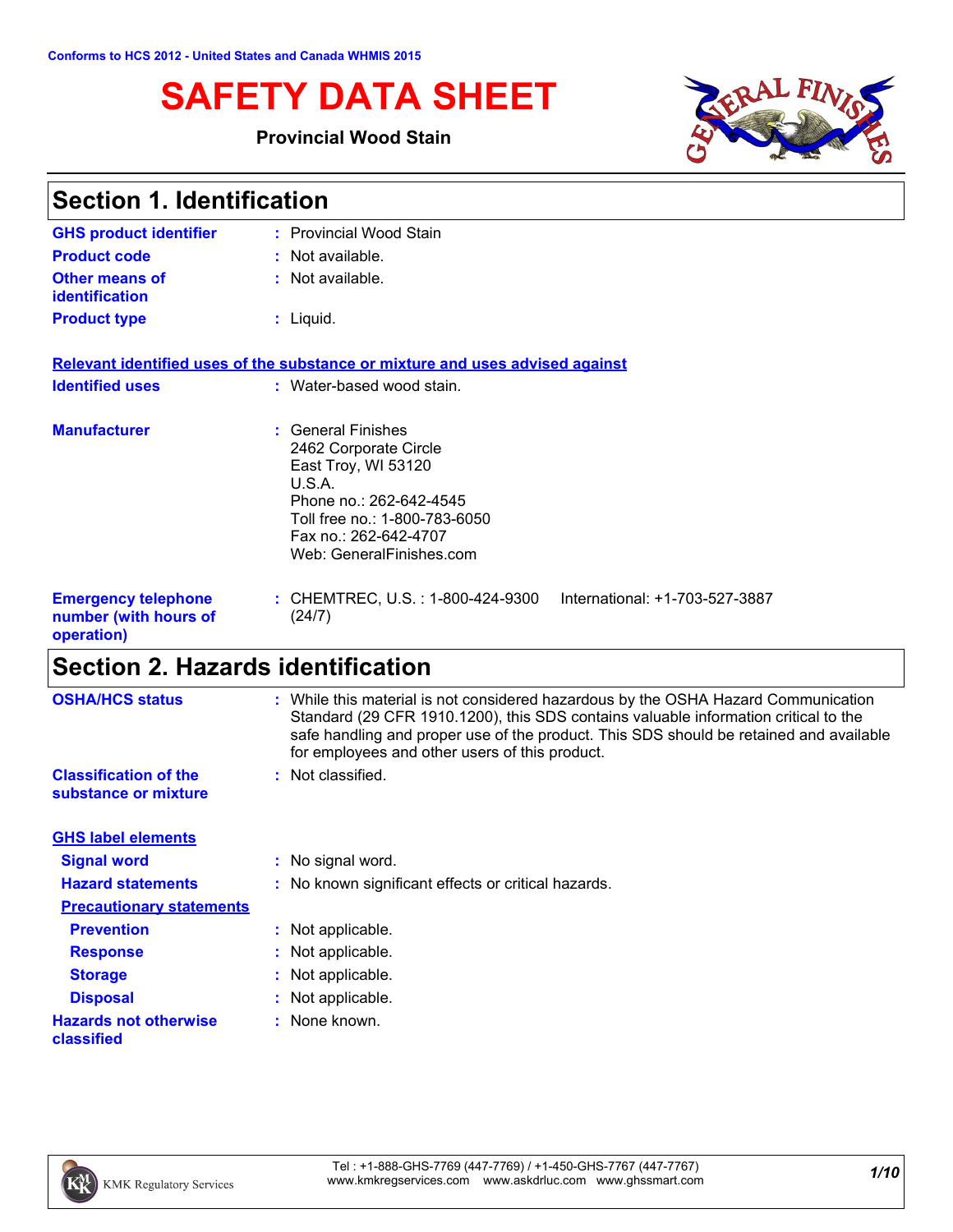

### **Section 3. Composition/information on ingredients**

**Substance/mixture :**

- Mixture
- **Other means of identification**
- **:** Not available.
- Propane-1,2-diol ≥3 ≤5 57-55-6 **Ingredient name % CAS number**

Any concentration shown as a range is to protect confidentiality or is due to batch variation.

**There are no additional ingredients present which, within the current knowledge of the supplier and in the concentrations applicable, are classified as hazardous to health or the environment and hence require reporting in this section.**

**Occupational exposure limits, if available, are listed in Section 8.**

### **Section 4. First aid measures**

**Description of necessary first aid measures**

| <b>Eye contact</b>  | : Immediately flush eyes with plenty of water, occasionally lifting the upper and lower<br>eyelids. Check for and remove any contact lenses. Get medical attention if irritation<br>occurs.                                                                                                                                                            |
|---------------------|--------------------------------------------------------------------------------------------------------------------------------------------------------------------------------------------------------------------------------------------------------------------------------------------------------------------------------------------------------|
| <b>Inhalation</b>   | : Remove victim to fresh air and keep at rest in a position comfortable for breathing. Get<br>medical attention if symptoms occur.                                                                                                                                                                                                                     |
| <b>Skin contact</b> | : Flush contaminated skin with plenty of water. Get medical attention if symptoms occur.                                                                                                                                                                                                                                                               |
| <b>Ingestion</b>    | : Wash out mouth with water. Remove victim to fresh air and keep at rest in a position<br>comfortable for breathing. If material has been swallowed and the exposed person is<br>conscious, give small quantities of water to drink. Do not induce vomiting unless<br>directed to do so by medical personnel. Get medical attention if symptoms occur. |

#### **Most important symptoms/effects, acute and delayed**

| <b>Potential acute health effects</b> |                                                     |  |  |  |  |
|---------------------------------------|-----------------------------------------------------|--|--|--|--|
| Eye contact                           | : No known significant effects or critical hazards. |  |  |  |  |
| <b>Inhalation</b>                     | : No known significant effects or critical hazards. |  |  |  |  |
| <b>Skin contact</b>                   | : No known significant effects or critical hazards. |  |  |  |  |
| <b>Ingestion</b>                      | : No known significant effects or critical hazards. |  |  |  |  |
| Over-exposure signs/symptoms          |                                                     |  |  |  |  |
| Eye contact                           | : No known significant effects or critical hazards. |  |  |  |  |
| <b>Inhalation</b>                     | : No known significant effects or critical hazards. |  |  |  |  |
| <b>Skin contact</b>                   | : No known significant effects or critical hazards. |  |  |  |  |
| <b>Ingestion</b>                      | : No known significant effects or critical hazards. |  |  |  |  |

#### **Indication of immediate medical attention and special treatment needed, if necessary**

| <b>Notes to physician</b>         | : Treat symptomatically. Contact poison treatment specialist immediately if large<br>quantities have been ingested or inhaled. |
|-----------------------------------|--------------------------------------------------------------------------------------------------------------------------------|
| <b>Specific treatments</b>        | : No specific treatment.                                                                                                       |
| <b>Protection of first-aiders</b> | No action shall be taken involving any personal risk or without suitable training.                                             |

#### **See toxicological information (Section 11)**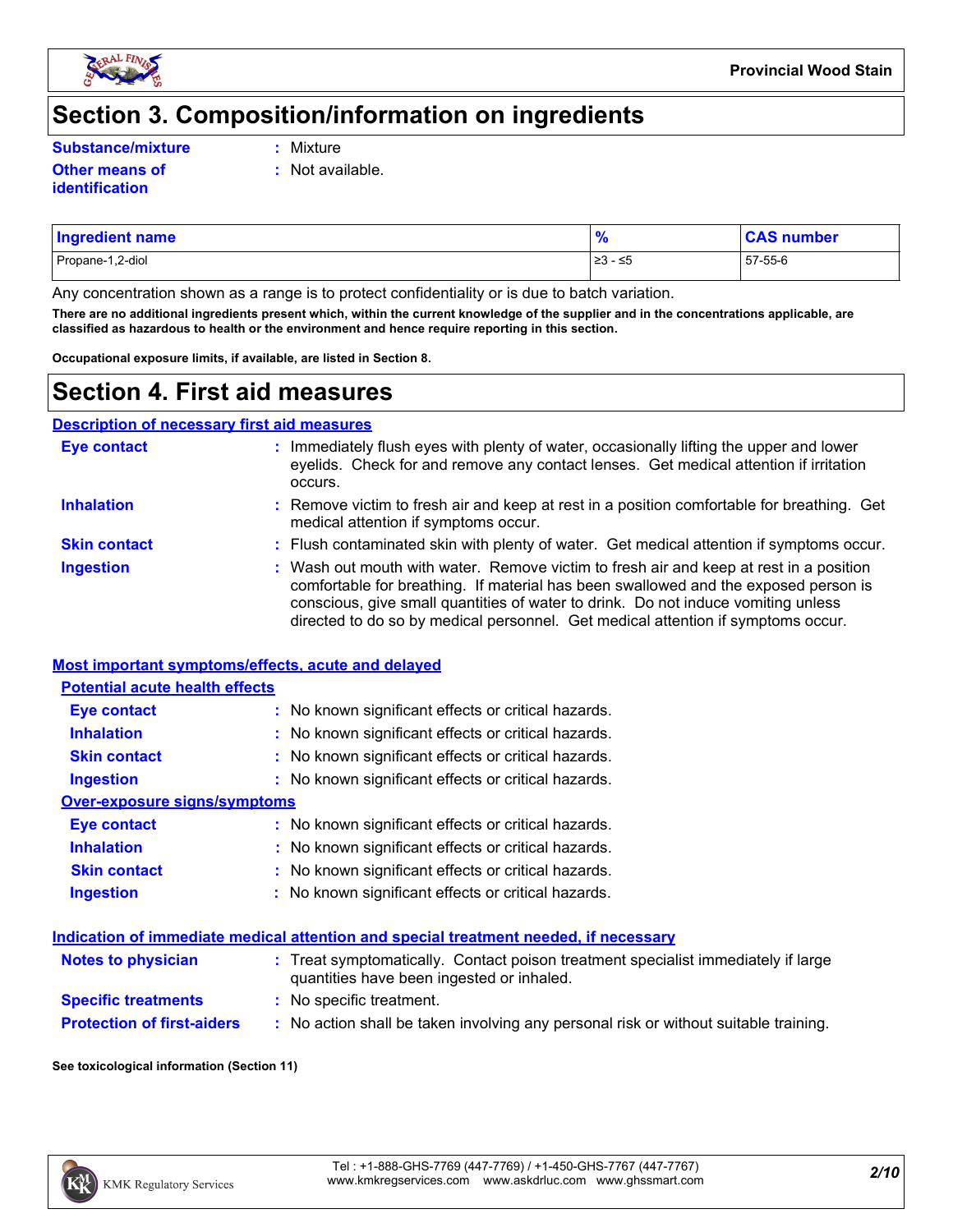

# **Section 5. Fire-fighting measures**

| <b>Extinguishing media</b>                               |                                                                                                                                                                                                     |
|----------------------------------------------------------|-----------------------------------------------------------------------------------------------------------------------------------------------------------------------------------------------------|
| <b>Suitable extinguishing</b><br>media                   | $\therefore$ In case of fire, use water spray (fog), foam, dry chemical or CO <sub>2</sub> .                                                                                                        |
| <b>Unsuitable extinguishing</b><br>media                 | : None known.                                                                                                                                                                                       |
| <b>Specific hazards arising</b><br>from the chemical     | : In a fire or if heated, a pressure increase will occur and the container may burst.                                                                                                               |
| <b>Hazardous thermal</b><br>decomposition products       | : Decomposition products may include the following materials:<br>carbon dioxide<br>carbon monoxide                                                                                                  |
| <b>Special protective actions</b><br>for fire-fighters   | : Promptly isolate the scene by removing all persons from the vicinity of the incident if<br>there is a fire. No action shall be taken involving any personal risk or without suitable<br>training. |
| <b>Special protective</b><br>equipment for fire-fighters | : Fire-fighters should wear appropriate protective equipment and self-contained breathing<br>apparatus (SCBA) with a full face-piece operated in positive pressure mode.                            |

## **Section 6. Accidental release measures**

|                                                              | <b>Personal precautions, protective equipment and emergency procedures</b>                                                                                                                                                                                                                                                                                                                                                                                                                                                                                                                 |
|--------------------------------------------------------------|--------------------------------------------------------------------------------------------------------------------------------------------------------------------------------------------------------------------------------------------------------------------------------------------------------------------------------------------------------------------------------------------------------------------------------------------------------------------------------------------------------------------------------------------------------------------------------------------|
| For non-emergency<br>personnel                               | : No action shall be taken involving any personal risk or without suitable training.<br>Evacuate surrounding areas. Keep unnecessary and unprotected personnel from<br>entering. Do not touch or walk through spilled material. Put on appropriate personal<br>protective equipment.                                                                                                                                                                                                                                                                                                       |
|                                                              | For emergency responders : If specialized clothing is required to deal with the spillage, take note of any information in<br>Section 8 on suitable and unsuitable materials. See also the information in "For non-<br>emergency personnel".                                                                                                                                                                                                                                                                                                                                                |
| <b>Environmental precautions</b>                             | : Avoid dispersal of spilled material and runoff and contact with soil, waterways, drains<br>and sewers. Inform the relevant authorities if the product has caused environmental<br>pollution (sewers, waterways, soil or air).                                                                                                                                                                                                                                                                                                                                                            |
| <b>Methods and materials for containment and cleaning up</b> |                                                                                                                                                                                                                                                                                                                                                                                                                                                                                                                                                                                            |
| <b>Spill</b>                                                 | : Stop leak if without risk. Move containers from spill area. Prevent entry into sewers,<br>water courses, basements or confined areas. Wash spillages into an effluent treatment<br>plant or proceed as follows. Contain and collect spillage with non-combustible,<br>absorbent material e.g. sand, earth, vermiculite or diatomaceous earth and place in<br>container for disposal according to local regulations (see Section 13). Dispose of via a<br>licensed waste disposal contractor. Note: see Section 1 for emergency contact<br>information and Section 13 for waste disposal. |

## **Section 7. Handling and storage**

#### **Precautions for safe handling**

| <b>Protective measures</b>                       | : Put on appropriate personal protective equipment (see Section 8).                                                                                                                                                                                                    |
|--------------------------------------------------|------------------------------------------------------------------------------------------------------------------------------------------------------------------------------------------------------------------------------------------------------------------------|
| <b>Advice on general</b><br>occupational hygiene | : Eating, drinking and smoking should be prohibited in areas where this material is<br>handled, stored and processed. Workers should wash hands and face before eating,<br>drinking and smoking. See also Section 8 for additional information on hygiene<br>measures. |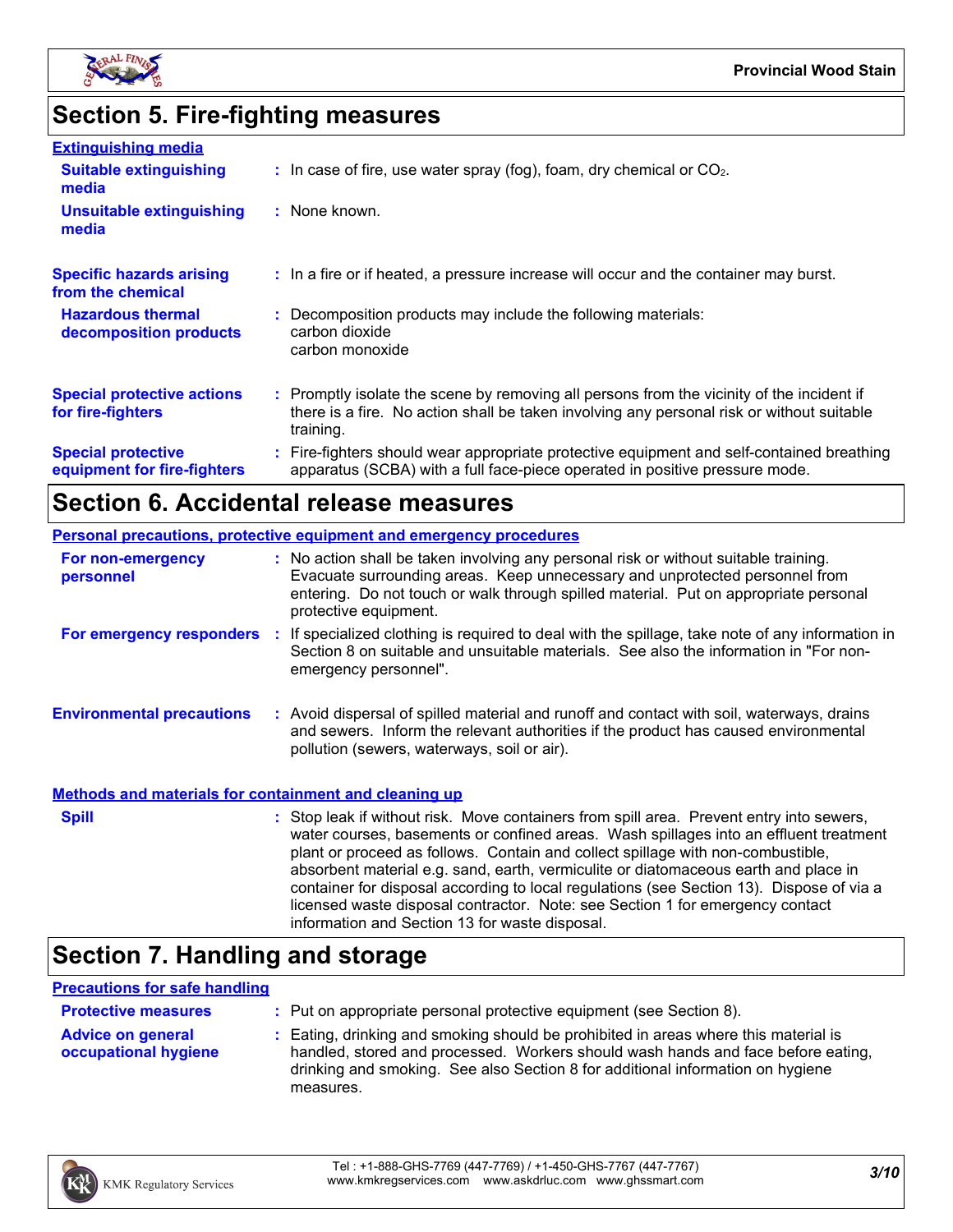

# **Section 7. Handling and storage**

|                          | <b>Conditions for safe storage, :</b> Store in accordance with local regulations. Store in original container protected from |
|--------------------------|------------------------------------------------------------------------------------------------------------------------------|
| including any            | direct sunlight in a dry, cool and well-ventilated area, away from incompatible materials                                    |
| <b>incompatibilities</b> | (see Section 10) and food and drink. Keep container tightly closed and sealed until                                          |
|                          | ready for use. Containers that have been opened must be carefully resealed and kept                                          |
|                          | upright to prevent leakage. Do not store in unlabeled containers. Use appropriate                                            |
|                          | containment to avoid environmental contamination. See Section 10 for incompatible                                            |
|                          | materials before handling or use.                                                                                            |

### **Section 8. Exposure controls/personal protection**

### **Control parameters**

### **United States**

#### **Occupational exposure limits**

| <b>Ingredient name</b> | <b>Exposure limits</b>                                                    |
|------------------------|---------------------------------------------------------------------------|
| Propane-1,2-diol       | AIHA WEEL (United States, 10/2011).<br>TWA: 10 mg/m <sup>3</sup> 8 hours. |

#### **Canada**

#### **Occupational exposure limits**

| <b>Ingredient name</b> | <b>Exposure limits</b>                                                                                                                                                                                          |
|------------------------|-----------------------------------------------------------------------------------------------------------------------------------------------------------------------------------------------------------------|
| Propane-1,2-diol       | CA Ontario Provincial (Canada, 7/2015).<br>TWA: 10 mg/m <sup>3</sup> 8 hours. Form: Aerosol only<br>TWA: 155 mg/m <sup>3</sup> 8 hours. Form: Vapor and aerosol<br>TWA: 50 ppm 8 hours. Form: Vapor and aerosol |

| <b>Appropriate engineering</b><br><b>controls</b> | : Good general ventilation should be sufficient to control worker exposure to airborne<br>contaminants.                                                          |
|---------------------------------------------------|------------------------------------------------------------------------------------------------------------------------------------------------------------------|
| <b>Environmental exposure</b><br><b>controls</b>  | : Emissions from ventilation or work process equipment should be checked to ensure<br>they comply with the requirements of environmental protection legislation. |

| <b>Individual protection measures</b> |                                                                                                                                                                                                                                                                                                                                                                                                   |
|---------------------------------------|---------------------------------------------------------------------------------------------------------------------------------------------------------------------------------------------------------------------------------------------------------------------------------------------------------------------------------------------------------------------------------------------------|
| <b>Hygiene measures</b>               | : Wash hands, forearms and face thoroughly after handling chemical products, before<br>eating, smoking and using the lavatory and at the end of the working period.<br>Appropriate techniques should be used to remove potentially contaminated clothing.<br>Wash contaminated clothing before reusing. Ensure that eyewash stations and safety<br>showers are close to the workstation location. |
| <b>Eye/face protection</b>            | : Safety eyewear complying with an approved standard should be used when a risk<br>assessment indicates this is necessary to avoid exposure to liquid splashes, mists,<br>gases or dusts. If contact is possible, the following protection should be worn, unless<br>the assessment indicates a higher degree of protection: safety glasses with side-shields.                                    |
| <b>Skin protection</b>                |                                                                                                                                                                                                                                                                                                                                                                                                   |
| <b>Hand protection</b>                | : Chemical-resistant, impervious gloves complying with an approved standard should be<br>worn at all times when handling chemical products if a risk assessment indicates this is<br>necessary.                                                                                                                                                                                                   |
| <b>Body protection</b>                | : Personal protective equipment for the body should be selected based on the task being<br>performed and the risks involved and should be approved by a specialist before<br>handling this product.                                                                                                                                                                                               |
| <b>Other skin protection</b>          | : Appropriate footwear and any additional skin protection measures should be selected<br>based on the task being performed and the risks involved and should be approved by a<br>specialist before handling this product.                                                                                                                                                                         |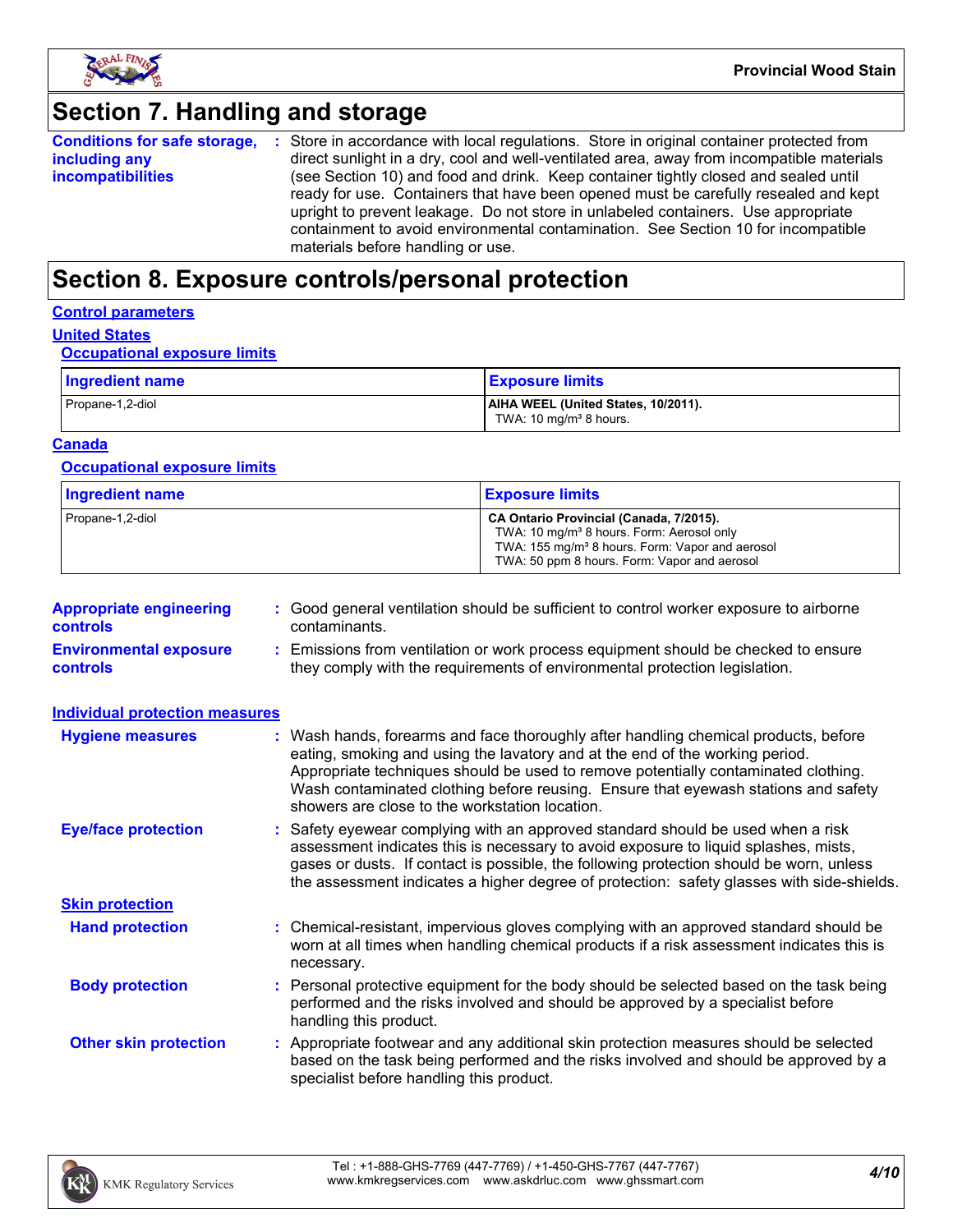

### **Section 8. Exposure controls/personal protection**

```
Respiratory protection :
```
Based on the hazard and potential for exposure, select a respirator that meets the appropriate standard or certification. Respirators must be used according to a respiratory protection program to ensure proper fitting, training, and other important aspects of use.

### **Section 9. Physical and chemical properties**

| <b>Appearance</b>                                 |                         |
|---------------------------------------------------|-------------------------|
| <b>Physical state</b>                             | Liquid. [Viscous.]<br>t |
| <b>Color</b>                                      | Brown.<br>t.            |
| Odor                                              | Not available.<br>÷.    |
| <b>Odor threshold</b>                             | Not available.          |
| рH                                                | 8 to 9                  |
| <b>Melting point</b>                              | Not available.          |
| <b>Boiling point</b>                              | Not available.<br>t.    |
| <b>Flash point</b>                                | Not available.<br>t.    |
| <b>Evaporation rate</b>                           | Not available.          |
| <b>Flammability (solid, gas)</b>                  | Not available.          |
| Lower and upper explosive<br>(flammable) limits   | : Not available.        |
| <b>Vapor pressure</b>                             | Not available.<br>t     |
| <b>Vapor density</b>                              | t.<br>Not available.    |
| <b>Relative density</b>                           | 1.03<br>t.              |
| <b>Solubility</b>                                 | Soluble in water.<br>t. |
| <b>Partition coefficient: n-</b><br>octanol/water | Not available.          |
| <b>Auto-ignition temperature</b>                  | $:$ Not available.      |
| <b>Decomposition temperature</b>                  | : Not available.        |
| <b>Viscosity</b>                                  | Not available.          |
| <b>VOC content</b>                                | 166.079 g/L<br>t        |
| Flow time (ISO 2431)                              | Not available.<br>۰     |

## **Section 10. Stability and reactivity**

| <b>Reactivity</b>                            | : No specific test data related to reactivity available for this product or its ingredients.              |
|----------------------------------------------|-----------------------------------------------------------------------------------------------------------|
| <b>Chemical stability</b>                    | : The product is stable.                                                                                  |
| <b>Possibility of hazardous</b><br>reactions | : Under normal conditions of storage and use, hazardous reactions will not occur.                         |
| <b>Conditions to avoid</b>                   | : Protect from freezing.                                                                                  |
| <b>Incompatible materials</b>                | : Reactive or incompatible with the following materials: oxidizing materials.                             |
| <b>Hazardous decomposition</b><br>products   | : Under normal conditions of storage and use, hazardous decomposition products should<br>not be produced. |

*5/10* Tel : +1-888-GHS-7769 (447-7769) / +1-450-GHS-7767 (447-7767) www.kmkregservices.com www.askdrluc.com www.ghssmart.com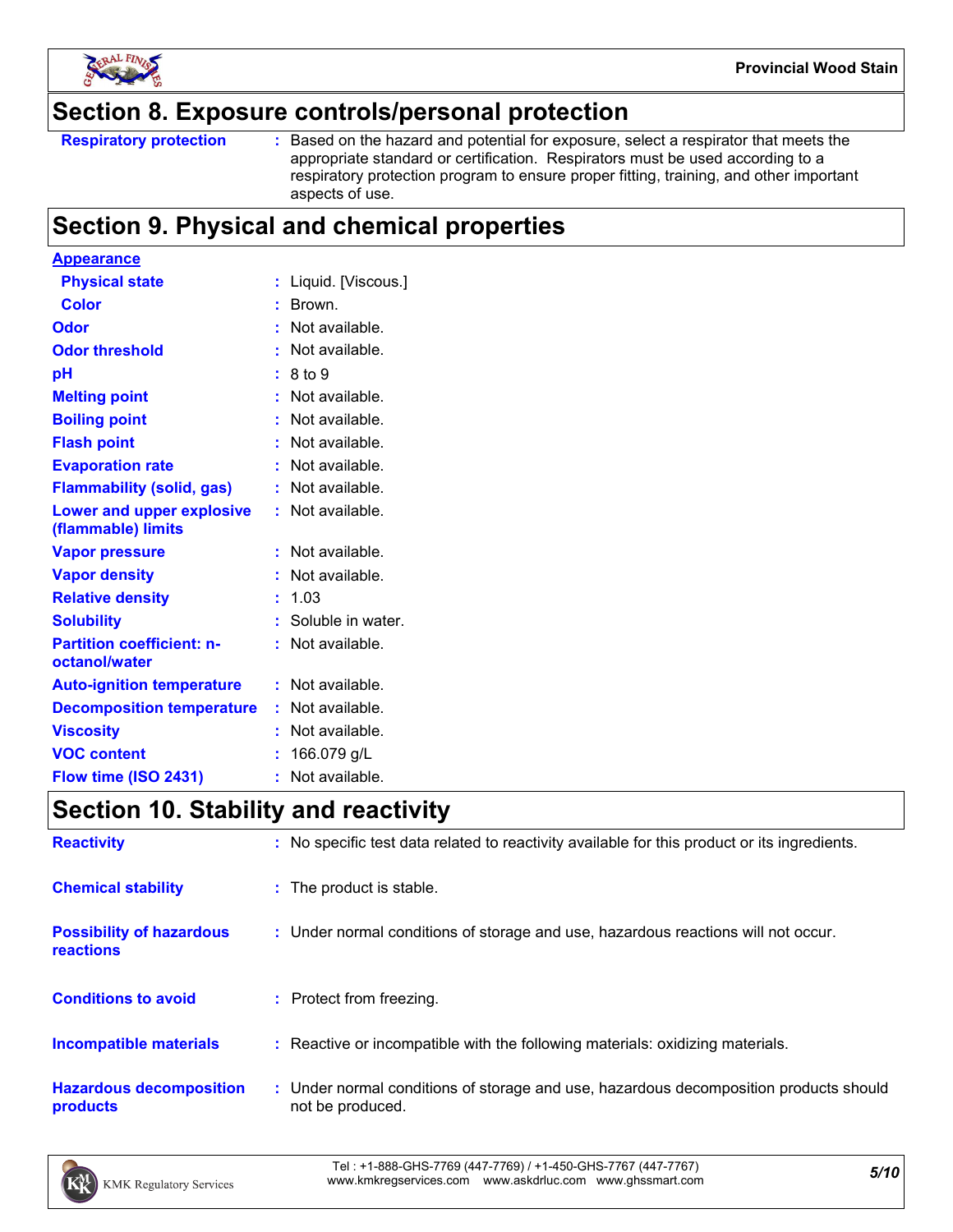

### **Section 11. Toxicological information**

### **Information on toxicological effects**

#### **Acute toxicity**

| <b>Product/ingredient name</b> | <b>Result</b>            | <b>Species</b> | <b>Dose</b>            | <b>Exposure</b> |  |
|--------------------------------|--------------------------|----------------|------------------------|-----------------|--|
| Propane-1,2-diol               | LD50 Dermal<br>LD50 Oral | Rabbit<br>Rat  | 20800 mg/kg<br>20 g/kg |                 |  |

#### **Irritation/Corrosion**

| <b>Product/ingredient name</b> | <b>Result</b>                                | <b>Species</b>   | <b>Score</b> | <u>  Exposure</u>         | <b>Observation</b> |
|--------------------------------|----------------------------------------------|------------------|--------------|---------------------------|--------------------|
| Propane-1,2-diol               | Eves - Mild irritant<br>Eves - Mild irritant | Rabbit<br>Rabbit |              | 24 hours 500 mg<br>100 mg |                    |
|                                |                                              |                  |              |                           |                    |

#### **Sensitization**

There is no data available.

#### **Mutagenicity**

There is no data available.

#### **Carcinogenicity**

There is no data available.

#### **Reproductive toxicity**

There is no data available.

#### **Teratogenicity**

There is no data available.

#### **Specific target organ toxicity (single exposure)**

There is no data available.

#### **Specific target organ toxicity (repeated exposure)**

There is no data available.

#### **Aspiration hazard**

There is no data available.

| Information on the likely<br>routes of exposure | : Dermal contact. Eye contact. Inhalation. Ingestion. |
|-------------------------------------------------|-------------------------------------------------------|
| <b>Potential acute health effects</b>           |                                                       |
| <b>Eye contact</b>                              | : No known significant effects or critical hazards.   |
| <b>Inhalation</b>                               | : No known significant effects or critical hazards.   |
| <b>Skin contact</b>                             | : No known significant effects or critical hazards.   |

#### **Ingestion :** No known significant effects or critical hazards.

|                     | Symptoms related to the physical, chemical and toxicological characteristics |  |
|---------------------|------------------------------------------------------------------------------|--|
| Eye contact         | : No known significant effects or critical hazards.                          |  |
| <b>Inhalation</b>   | : No known significant effects or critical hazards.                          |  |
| <b>Skin contact</b> | : No known significant effects or critical hazards.                          |  |
| <b>Ingestion</b>    | : No known significant effects or critical hazards.                          |  |

#### **Delayed and immediate effects and also chronic effects from short and long term exposure**

| <b>Short term exposure</b>                   |                                                     |
|----------------------------------------------|-----------------------------------------------------|
| <b>Potential immediate</b><br><b>effects</b> | : No known significant effects or critical hazards. |
| <b>Potential delaved effects</b>             | : No known significant effects or critical hazards. |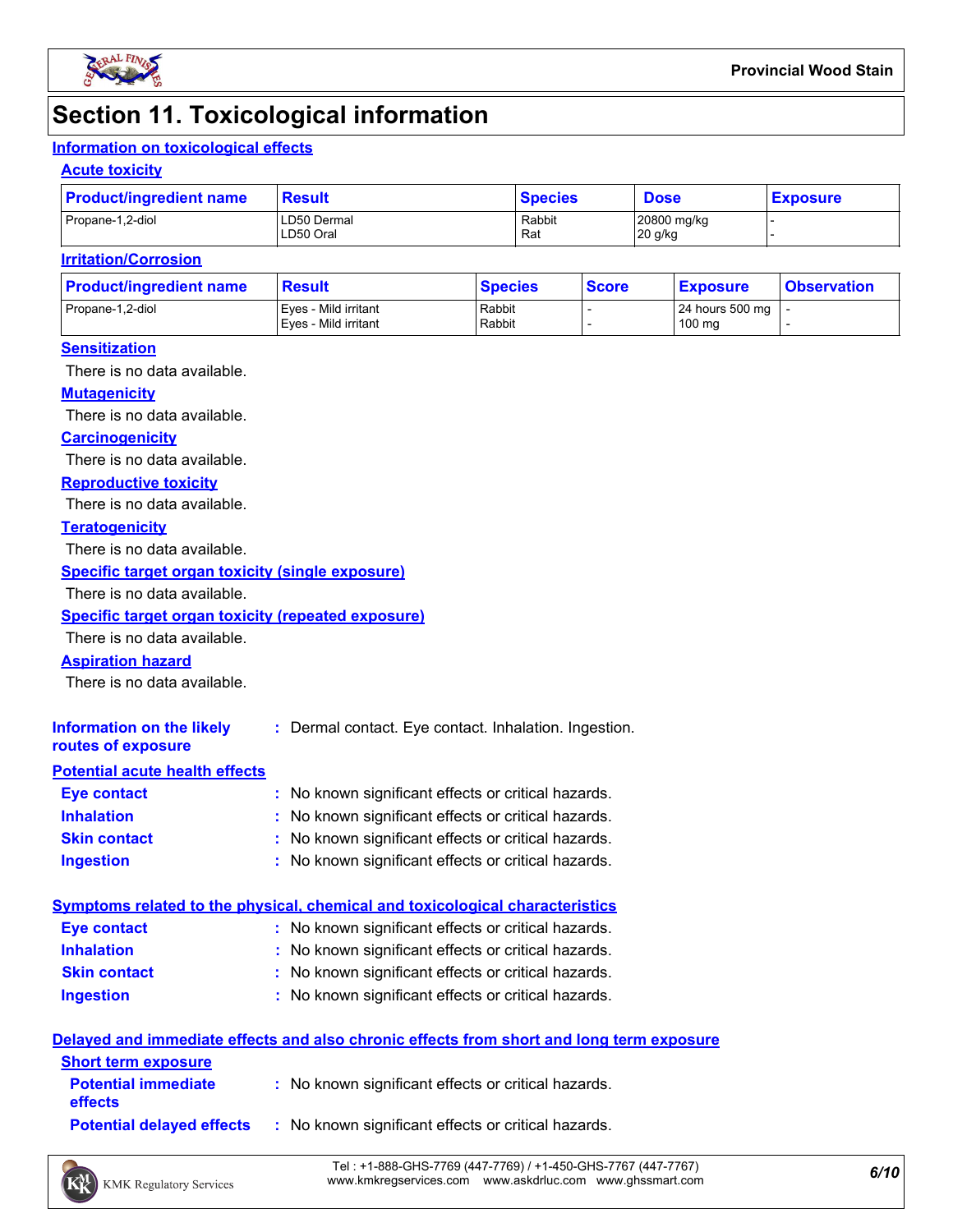

## **Section 11. Toxicological information**

| <b>Long term exposure</b>               |                                                     |
|-----------------------------------------|-----------------------------------------------------|
| <b>Potential immediate</b><br>effects   | : No known significant effects or critical hazards. |
| <b>Potential delayed effects</b>        | : No known significant effects or critical hazards. |
| <b>Potential chronic health effects</b> |                                                     |
| <b>General</b>                          | : No known significant effects or critical hazards. |
| <b>Carcinogenicity</b>                  | : No known significant effects or critical hazards. |
| <b>Mutagenicity</b>                     | : No known significant effects or critical hazards. |
| <b>Teratogenicity</b>                   | : No known significant effects or critical hazards. |
| <b>Developmental effects</b>            | : No known significant effects or critical hazards. |
| <b>Fertility effects</b>                | : No known significant effects or critical hazards. |

#### **Numerical measures of toxicity**

#### **Acute toxicity estimates**

There is no data available.

### **Section 12. Ecological information**

#### **Toxicity**

| <b>Product/ingredient name</b> | <b>Result</b>                       | <b>Species</b>                   | <b>Exposure</b> |
|--------------------------------|-------------------------------------|----------------------------------|-----------------|
| Propane-1,2-diol               | Acute EC50 >110 ppm Fresh water     | I Daphnia - Daphnia magna        | 48 hours        |
|                                | Acute LC50 1020000 ug/L Fresh water | Crustaceans - Ceriodaphnia dubia | 48 hours        |
|                                | Acute LC50 710000 ug/L Fresh water  | Fish - Pimephales promelas       | 96 hours        |

#### **Persistence and degradability**

There is no data available.

#### **Bioaccumulative potential**

| <b>Product/ingredient name</b> | $\mathsf{LogP}_\mathsf{ow}$ | <b>DAC</b><br><b>DUI</b> | <b>Potential</b> |
|--------------------------------|-----------------------------|--------------------------|------------------|
| Propane-1,2-diol               | 07، ا                       |                          | l low            |

#### **Mobility in soil**

| <b>Soil/water partition</b> | $:$ Not available. |
|-----------------------------|--------------------|
| <b>coefficient (Koc)</b>    |                    |

#### **Other adverse effects** : No known significant effects or critical hazards.

### **Section 13. Disposal considerations**

**Disposal methods :**

The generation of waste should be avoided or minimized wherever possible. Disposal of this product, solutions and any by-products should comply with the requirements of environmental protection and waste disposal legislation and any regional local authority requirements. Dispose of surplus and non-recyclable products via a licensed waste disposal contractor. Waste should not be disposed of untreated to the sewer unless fully compliant with the requirements of all authorities with jurisdiction. Waste packaging should be recycled. Incineration or landfill should only be considered when recycling is not feasible. This material and its container must be disposed of in a safe way. Empty containers or liners may retain some product residues. Avoid dispersal of spilled

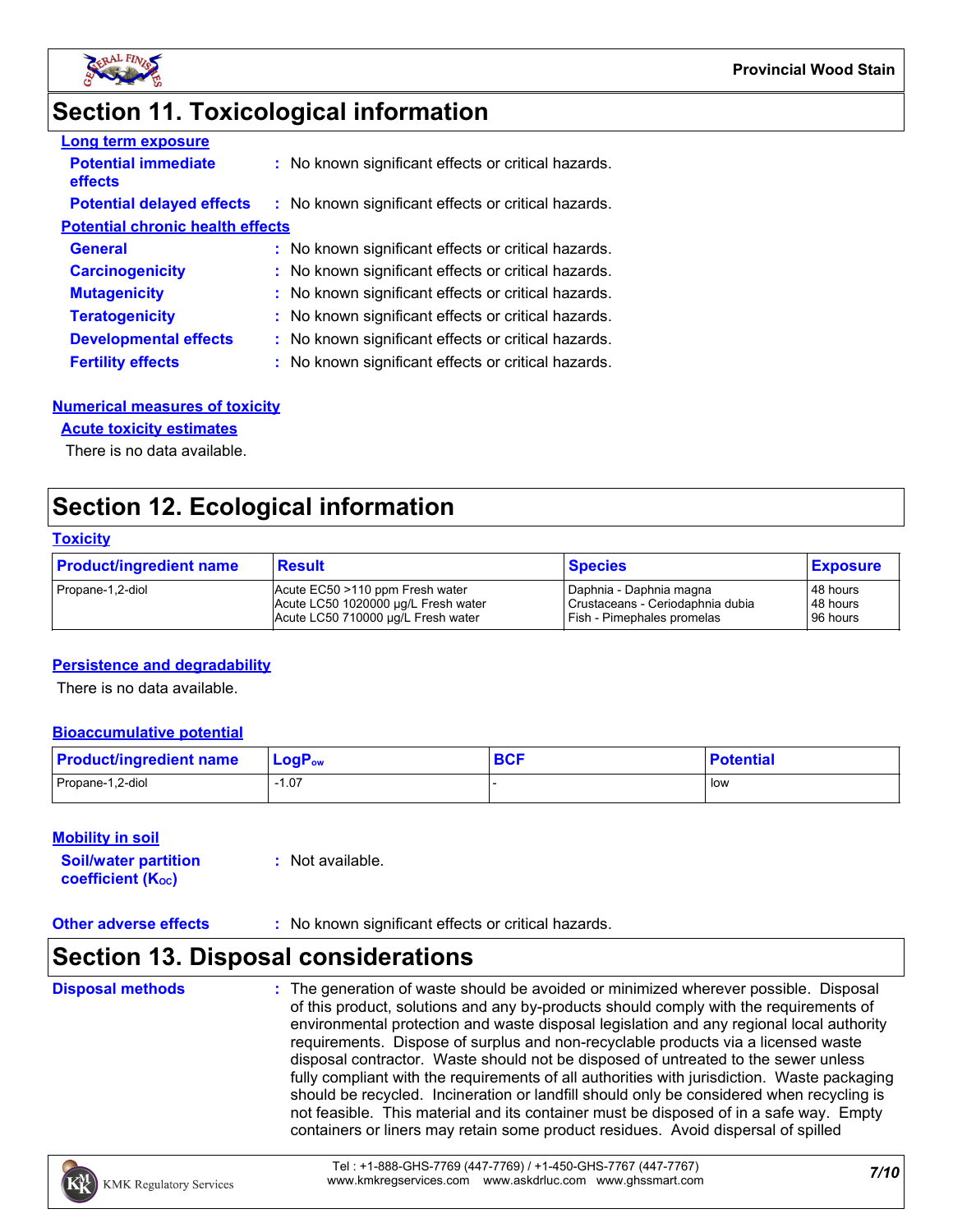

### **Section 13. Disposal considerations**

material and runoff and contact with soil, waterways, drains and sewers.

### **Section 14. Transport information**

|                                      | <b>DOT Classification</b> | <b>TDG Classification</b> | <b>IMDG</b>    | <b>IATA</b>    |
|--------------------------------------|---------------------------|---------------------------|----------------|----------------|
| <b>UN number</b>                     | Not regulated.            | Not regulated.            | Not regulated. | Not regulated. |
| <b>UN proper</b><br>shipping name    |                           |                           |                |                |
| <b>Transport</b><br>hazard class(es) |                           | -                         |                |                |
| <b>Packing group</b>                 |                           |                           |                |                |
| <b>Environmental</b><br>hazards      | No.                       | No.                       | No.            | No.            |

**AERG :** Not applicable.

**Special precautions for user Transport within user's premises:** always transport in closed containers that are **:** upright and secure. Ensure that persons transporting the product know what to do in the event of an accident or spillage.

### **Section 15. Regulatory information**

| <b>U.S. Federal regulations</b>                                                   | : TSCA 8(a) PAIR: Octamethylcyclotetrasiloxane; Poly(oxy-1,2-ethanediyl), $\alpha$ -[(1,1,3,3-<br>tetramethylbutyl)phenyl]-ω-hydroxy-; Poly(oxy-1,2-ethanediyl), α-[4-(1,1,3,3-<br>tetramethylbutyl)phenyl]-ω-hydroxy- |
|-----------------------------------------------------------------------------------|------------------------------------------------------------------------------------------------------------------------------------------------------------------------------------------------------------------------|
|                                                                                   | TSCA 8(a) CDR Exempt/Partial exemption: Not determined                                                                                                                                                                 |
|                                                                                   | United States inventory (TSCA 8b): All components are listed or exempted.                                                                                                                                              |
|                                                                                   | Commerce control list precursor: 2,2',2"-Nitrilotriethanol                                                                                                                                                             |
|                                                                                   | Clean Water Act (CWA) 311: Propionic acid; Propylene oxide; Cyclohexane                                                                                                                                                |
| <b>Clean Air Act Section 112</b><br>(b) Hazardous Air<br><b>Pollutants (HAPs)</b> | : Listed                                                                                                                                                                                                               |
| <b>Clean Air Act Section 602</b><br><b>Class I Substances</b>                     | : Not listed                                                                                                                                                                                                           |
| <b>Clean Air Act Section 602</b><br><b>Class II Substances</b>                    | : Not listed                                                                                                                                                                                                           |
| <b>DEA List I Chemicals</b><br>(Precursor Chemicals)                              | : Not listed                                                                                                                                                                                                           |
| <b>DEA List II Chemicals</b><br><b>(Essential Chemicals)</b>                      | : Not listed                                                                                                                                                                                                           |
| <b>SARA 302/304</b>                                                               |                                                                                                                                                                                                                        |
| <b>Composition/information on ingredients</b>                                     |                                                                                                                                                                                                                        |

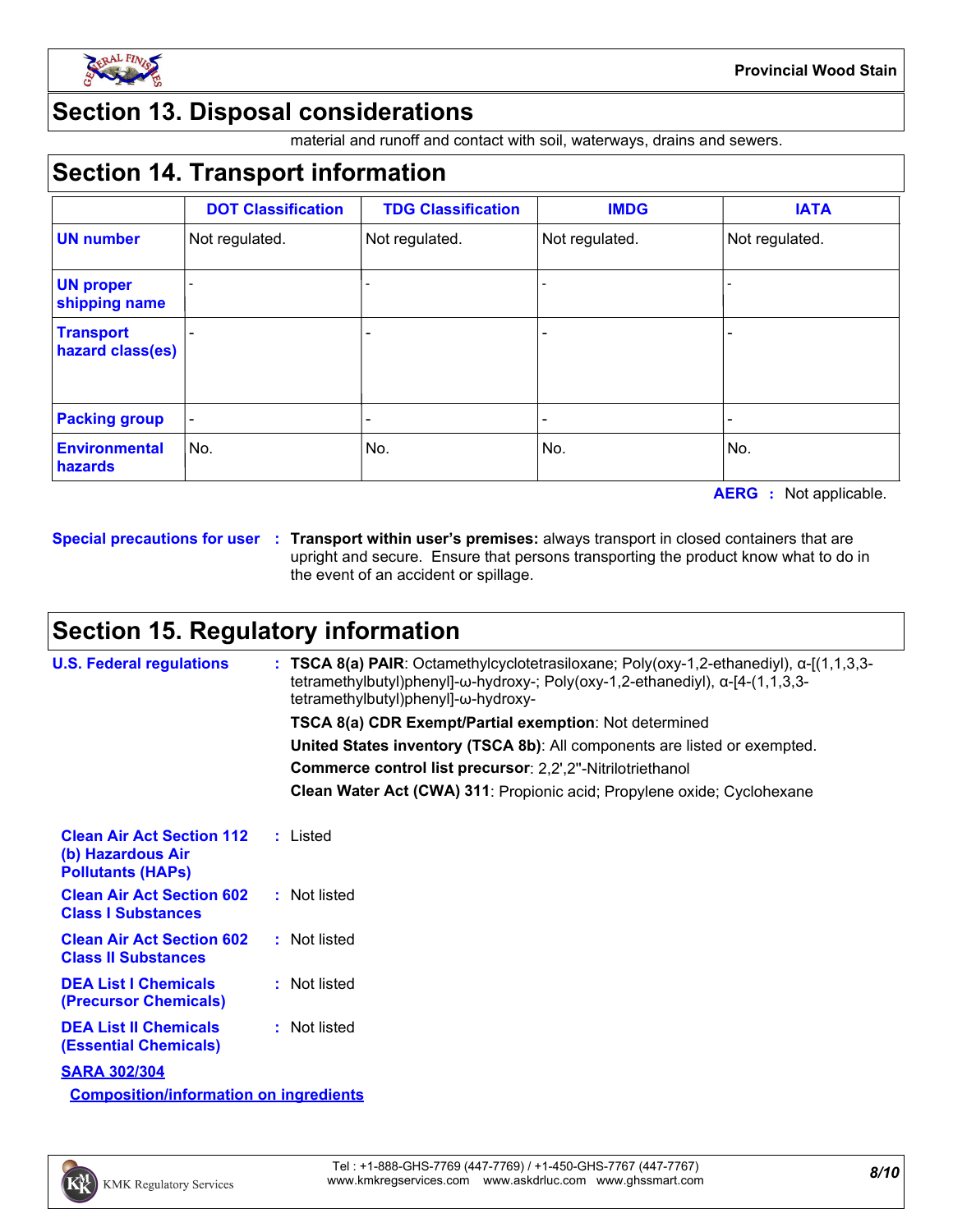

### **Section 15. Regulatory information**

|                                   |              | <b>SARA 302 TPQ</b> |           | <b>SARA 304 RQ</b> |           |
|-----------------------------------|--------------|---------------------|-----------|--------------------|-----------|
| <b>Name</b>                       | <b>EHS</b>   | (lbs)               | (gallons) | (lbs)              | (gallons) |
| Hydrazine                         | Yes.         | 1000                | 119.9     |                    | 0.12      |
| Ethylene oxide<br>Propylene oxide | Yes.<br>Yes. | 1000<br>10000       | 1444.3    | 10<br>100          | 14.4      |

**SARA 304 RQ :** 3902197.6 lbs / 1771597.7 kg [454375.3 gal / 1719997.8 L]

#### **SARA 311/312**

**Classification :** Not applicable.

#### **Composition/information on ingredients**

| <b>Name</b>      | <b>Classification</b>                            |
|------------------|--------------------------------------------------|
| Propane-1,2-diol | SERIOUS EYE DAMAGE/ EYE IRRITATION - Category 2A |

#### **SARA 313**

There is no data available.

#### **State regulations**

**Massachusetts :**

: None of the components are listed. **New York :** None of the components are listed.

**New Jersey :** The following components are listed: Propane-1,2-diol

**Pennsylvania :** The following components are listed: Propane-1,2-diol

#### **California Prop. 65**

**A WARNING**: This product can expose you to Ethylene oxide, which is known to the State of California to cause cancer and birth defects or other reproductive harm. This product can expose you to chemicals including Hydrazine, 1,4-Dioxane, Propylene oxide, which are known to the State of California to cause cancer, and Ethanediol, which is known to the State of California to cause birth defects or other reproductive harm. For more information go to www. P65Warnings.ca.gov.

| Ingredient name | No significant risk<br><b>level</b> | <b>Maximum</b><br>acceptable dosage<br><b>level</b> |  |
|-----------------|-------------------------------------|-----------------------------------------------------|--|
| Hydrazine       | Yes.                                |                                                     |  |
| 1,4-Dioxane     | Yes.                                |                                                     |  |
| Ethylene oxide  | Yes.                                | Yes.                                                |  |
| Propylene oxide |                                     |                                                     |  |
| Ethanediol      |                                     | Yes.                                                |  |

#### **Canada**

**Canadian lists**

**Canadian NPRI :** None of the components are listed.

**CEPA Toxic substances :** None of the components are listed.

**:** Not determined.

**Canada inventory (DSL NDSL)**